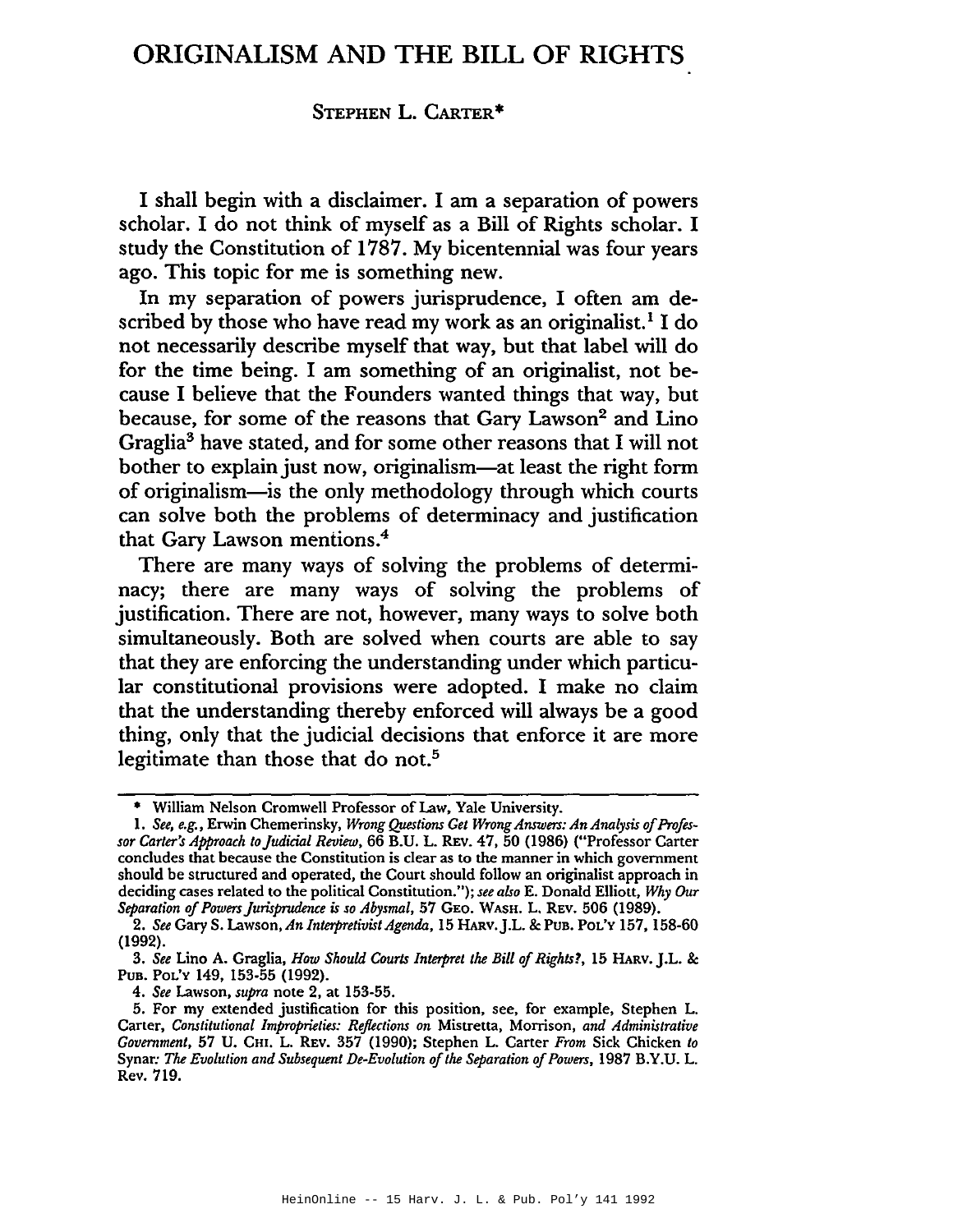Applying this methodology to the Bill of Rights, however, raises some interesting problems: What type of originalism are we talking' about when we talk about the Bill of Rights? Are there unusual hermeneutical problems here--problems of in-.terpretation that are different from those flowing from the structural provisions of the Constitution that I ordinarily study? My tentative conclusion is that there are indeed some different problems. The research project that Gary Lawson has laid out for us, $<sup>6</sup>$  and that Lino Graglia has in some ways implicitly en-</sup> dorsed,<sup>7</sup> may face some special difficulties when one looks at the Bill of Rights. The reason has nothing to do with the notion that, "Oh, well, the world is a complex place and we need lots of new rights." The reason flows from the other side of my own scholarship; it flows from problems involving the 1787 Constitution-the structure of government, the separation of powers, and the system of checks and balances that the Constitution sets out.

In the course of my years of studying the 1787 Constitution, I have occasionally encountered references to the Bill of Rights. One can scarcely read the history of the ratification of the 1787 Constitution without coming across references to a "bill of rights," usually an argument about whether there should be rights specified in the Constitution or not.<sup>8</sup> There were, in 1787, two principal arguments that were pressed against the addition of a bill of rights for the Constitution. The arguments are both quite enlightening, and they help point to the problems we face in trying to apply the Bill of Rights today.

One objection was the very explicit concern that if a bill of rights were added to the Constitution, future generations less wise than the Founders would believe that only those rights enumerated in the bill are protected against government intrusion.<sup>9</sup> So we begin with this problem: When one sets out to interpret the Bill of Rights, what exactly is one aspiring to do?

*<sup>6.</sup> See* Lawson, *supra* note 2, at 161.

*<sup>7.</sup> See* Graglia, *supra* note 3, at 153-55.

*<sup>8.</sup> See, e.g.,* 2 THE RECORDS OF THE FEDERAL CONVENTION OF 1787, at 587-88 (Max Farrand ed., rev. ed. 1966) [hereinafter RECORDS]; CLINTON ROSSITER, 1787: THE GRAND CONVENTION 226-27, 259, 284 (Norton 1987).

*<sup>9.</sup> See, e.g.,* THE FEDERALIST No. 84, at 513 (Alexander Hamilton) (Clinton Rossiter ed. 1961); James Wilson, Speech in the Pennsylvania Convention (Nov. 28, 1787), in 3 RECORDS, *supra* note 8, at 143-44; *see also*James Madison, Speech to the House Explaining His Proposed Amendment (1789),  $\tilde{m}$  The RIGHTS RETAINED BY THE PEOPLE: THE HISTORY AND MEANING OF THE NINTH AMENDMENT 51 (Randy E. Barnett ed., 1989).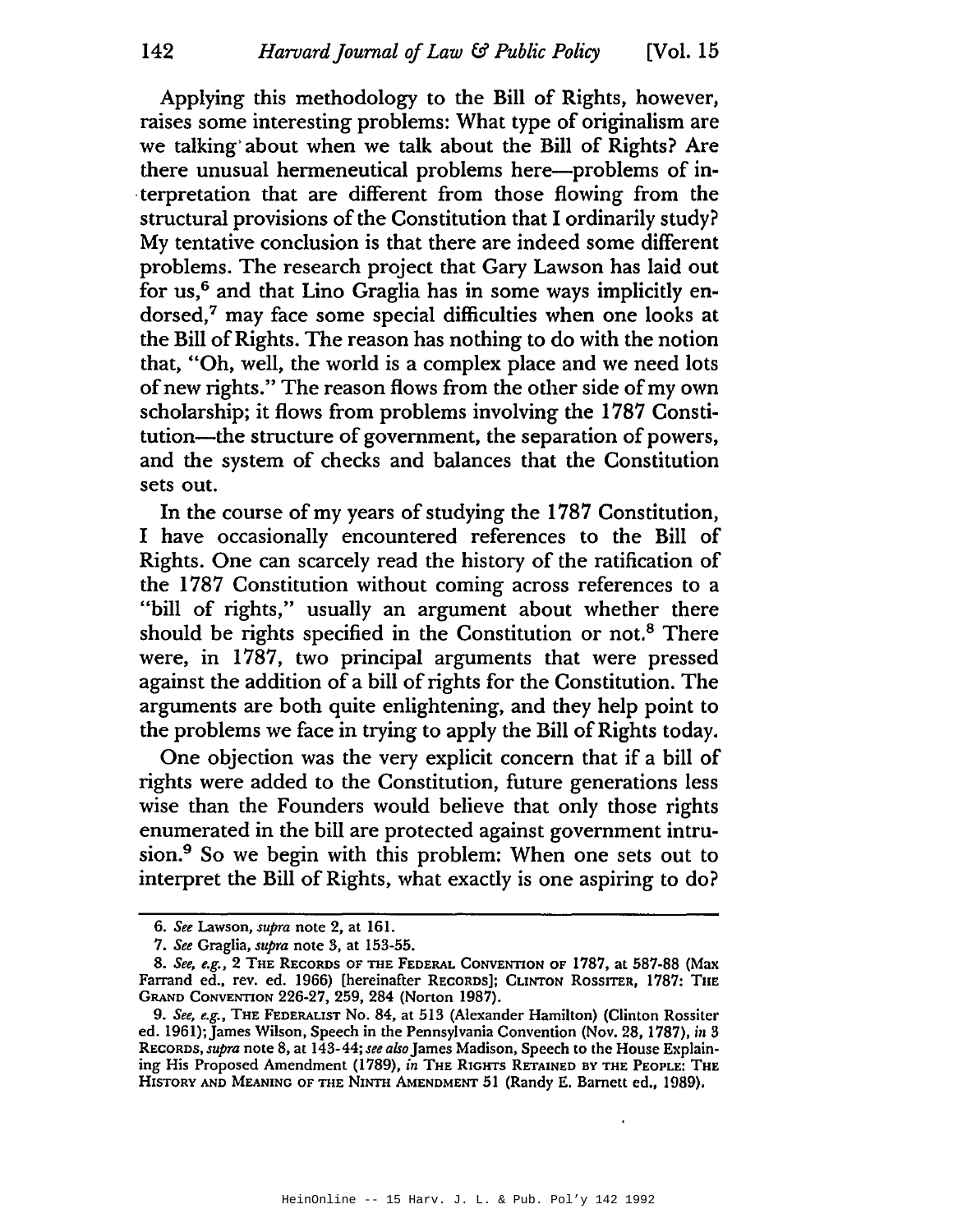Is one aspiring to assuage the fears of opponents of the Bill of Rights that we will consider those rights to be *all* of the rights protected against the government? Or is one simply trying to say that because these are all the rights that are stated, these are all the rights that we will protect—thereby walking into exactly the trap against which the Founders warned in the debate about ratification?

We can, if we wish to, walk into that trap, and there are even arguments in favor of doing so. For example, one might argue that because we cannot possibly know what other rights the Founders might have had in mind, we should just enforce the ones that we know, and trust the rest to the good sense of the people. <sup>10</sup> This is a perfectly reasonable argument. It may be a persuasive argument. It is not, however, an originalist argument because it has very little to do with the original understanding of the purpose of the Bill of Rights.

My next point about the problems of understanding across the generations deals with what has happened to the power of the federal government since 1787. Indeed, the balance of my remarks will be about the Bill of Rights as a check on federal power, not state power. The second argument made against the adoption of a bill of rights was that the federal government did not have enough power to make the Bill of Rights necessary.<sup>11</sup> A number of delegates said, for instance, that there was no need to adopt a special provision protecting freedom of the press because the federal government had not been delegated any power to regulate the press.<sup>12</sup> Moreover, if such a provision were to be adopted, the implication for future generations would be that the federal government has powers beyond those expressly delegated to it, which is exactly what the Founders were trying to guard against.<sup>13</sup>

*<sup>10.</sup> See, e.g.,* Robert H. Bork, *The Constitution, Original Intent, and Economic Rights,* 23 SAN DIEGO L. REV. 823 (1986).

II. *See, e.g.* ,JAMES IREDELL, ANSWERS TO MR. MASON'S OBJECTIONS TO TIlE NEW CON-STITUTION (1788), *reprinted in* 2 BERNARD SCHWARTZ, ROOTS OF TIlE BILL OF RIGHTS 449 (1971).James Iredell argued:

<sup>[</sup>A]fter defining the powers that are to be exercised, to say that [the government] shall exercise no other power (either by a general or particular enumeration) would seem to me both nugatory and ridiculous. As well might a Judge when he condemns a man to be hanged, give strong injunctions to the Sheriff that he should not be beheaded.

*<sup>12.</sup> See, e.g.,* 2 RECORDS, *supra* note 8, at 617-618.

*<sup>13.</sup> See* THE FEDERALIST No. 84, *supra* note 9, at 513. Arguing against the inclusion of a bill of rights, Alexander Hamilton wrote: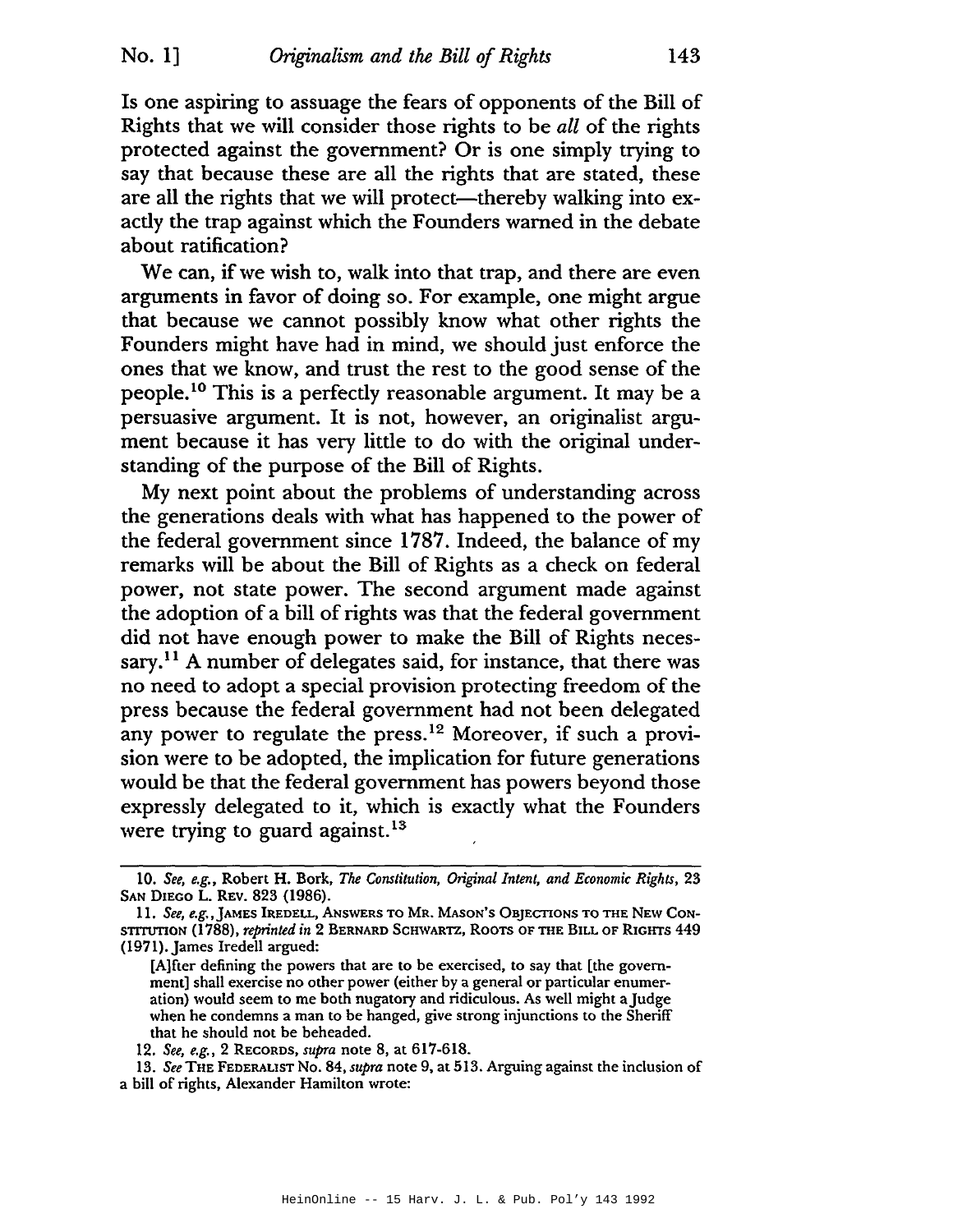This second assumption of the Founders, however, has utterly collapsed. We live in a world in which virtually no onecertainly no one who wants to be taken seriously as a scholar, as an intellectual, or as a private citizen—considers the federal government to be a government of limited and delegated powers. The federal government is conceded, even by the courts, to possess a broad plenary authority to do pretty much anything it likes so long as it does not tread on some particular right that can be found somewhere else in the Constitution. <sup>14</sup> I am not evaluating this development, nor am I suggesting that this development is bad. Rather, I only suggest that it makes the world in which we must apply the Bill of Rights very different from the Founders' world. I am not referring to social, political, and economic changes. I mean that it is a different *constitutional* world.

The Bill of Rights was written and understood in a world in which the federal government was expected to have relatively little power and to exercise it rarely, in which the Congress was expected to be in session occasionally rather than constantly, in which the President was not expected to have very much to do other than occasionally'fight wars and receive foreign ambassadors. We live in a world in which none of that is true, and the question then is what the originalist judge does when faced with the problem of applying the Bill of Rights in such a world. I will not answer that question by proposing a theory. Instead, I will suggest that many of the decisions that give an expansive reading to various provisions of the Bill of Rights-expansive as against federal power--may plausibly be understood as an

I go further, and affirm that bills of rights, in the sense and in the extent in which they are contended for, are not only unnecessary in the proposed constitution, but would even be dangerous. They would contain various exceptions to powers which are not granted; and on this account would alford a colourable pretext to claim more than were granted. For why declare that things shall not be done which there is no power to do? Why for instance, should it be said, that the liberty of the press shall not be restrained, when no power is given by which restrictions may be imposed?

*<sup>14.</sup> Cf.* Katzenbach v. McClung, 379 U.S. 294 (1964) (upholding the enforcement of a congressional prohibition of racial discrimination against a small restaurant on the grounds that all segregated restaurants worked to inhibit interstate commerce); Heart ofAtlanta Motel v. United States, 379 U.S. 241 (1964) (upholding congressional power in Title 11 of the Civil Rights Act of 1964 to prohibit racial discrimination in places of public accommodation); United States v. Darby, 312 U.S. 100, 115 (1941) ("[Whatever] their motive and purpose, regulations of commerce which do not infringe some constitutional prohibition are within the plenary power conferred on Congress by the Commerce Clause.").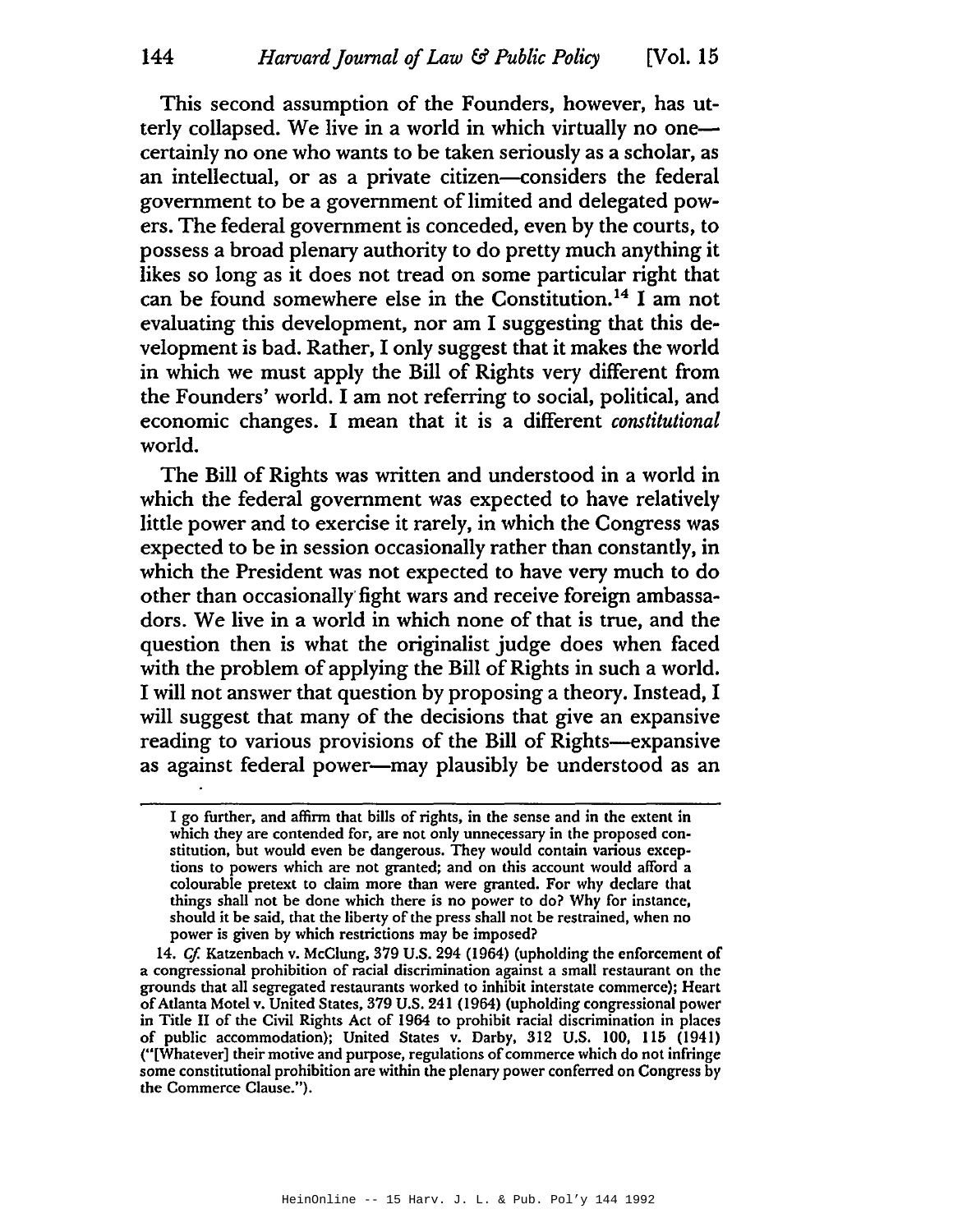effort to return to an original understanding under which the federal government has limited rather than extensive power to regulate in as many areas as it may please.

Let me mention two areas in which the Supreme Court has handed down very controversial decisions that are sometimes thought indefensible on originalist grounds. In presenting them I am suggesting "what was really going on," in the sense in which scholars use the phrase-which is to say, we could tell a story that went this way, even though we do not necessarily believe that anybody actually thought this way. I will tell a story to justify those decisions using a checks-and-balances approach rather than the "emanations from the penumbras" approach that Professor Graglia discussed.<sup>15</sup>

First, criminal procedure is an area in which the Supreme Court has handed down any number of decisions that are very difficult, I gather, for originalists to comprehend, let alone justify. I will not pretend to know the original understanding of the Fourth<sup>16</sup> or Fifth Amendment<sup>17</sup>—not only not in detail, but not at all. I do know, however, that they certainly were not understood at the time the Constitution was adopted to mean that the federal government would be in the habit of enacting many criminal statutes-quite the contrary. Criminal law was basically the province of the States. There were some areas in which the federal government was expected to have a criminal law. Many of the crimes that one finds discussed in the debates involve acts that occur on the high seas, $18$  which is perfectly understandable when you realize that the United States was largely a maritime nation at the time. Likewise, many of the debates, especially the ones in the ratification conventions, had to do with commercial and economic relations among these sovereign States that were banding together, or commercial and economic relations with foreign nations.19

So the federal government was not expected to have very many criminal laws; indeed, it was not until the middle of the

*<sup>15.</sup> See* Graglia, *supra* note 3, at 149.

*<sup>16.</sup> See* U.S. CONST. amend. IV ("The right of the people to be secure in their persons, houses, papers, and effects ... shall not be violated").

<sup>17.</sup> *See* U.S. Const. amend. V ("No person shall be . . . compelled . . . to be a witness against himself, nor be deprived of life, liberty, or property, without due process of law").

*<sup>18.</sup> See, e.g.,* 2 RECORDS, *supra* note 8, at 312,315,316,320.

*<sup>19.</sup> See, e.g.,* THE FEDERALIST No. 11 (Alexander Hamilton).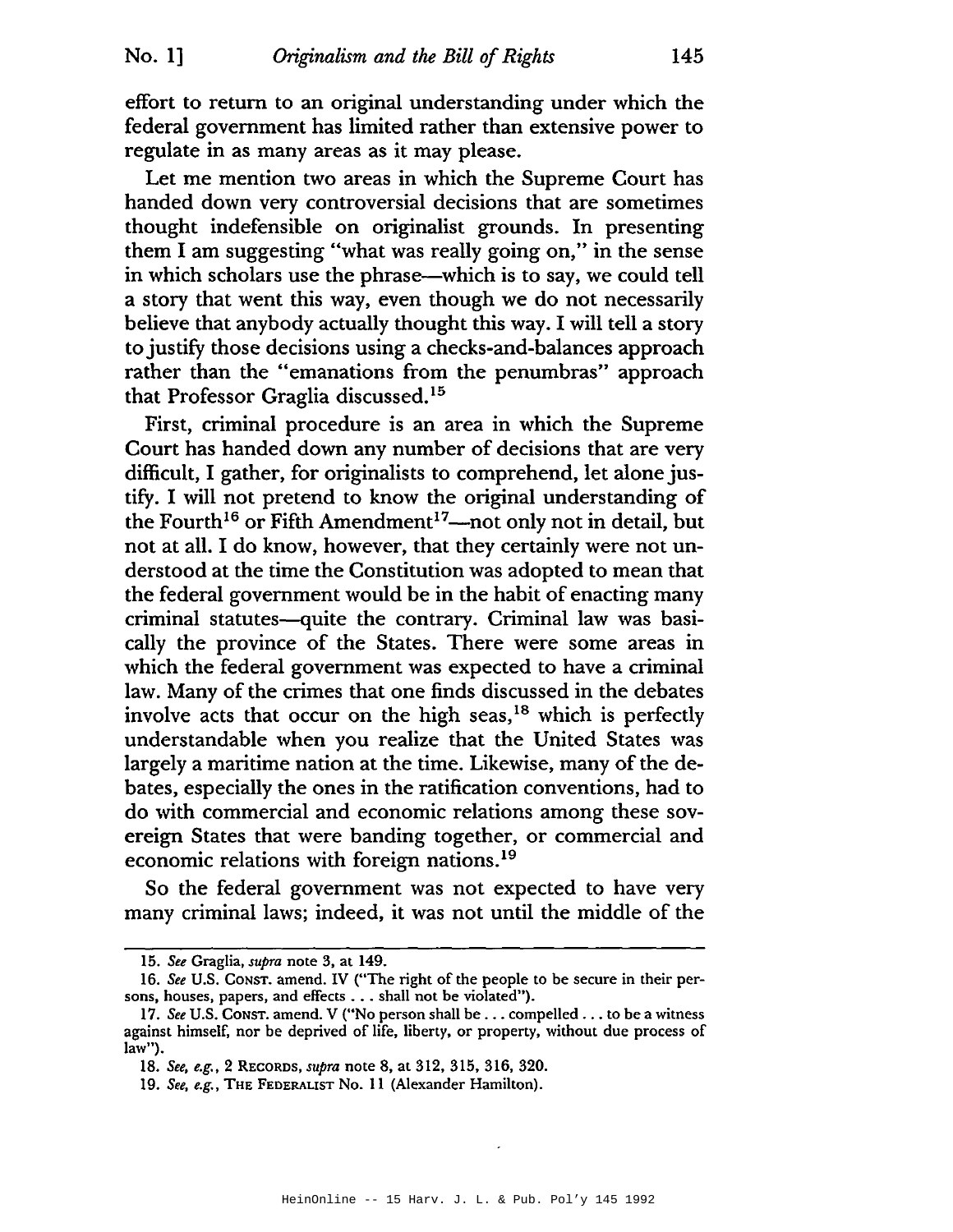Twentieth Century that the Supreme Court made it clear that the federal government can adopt criminal laws on just about any subject.<sup>20</sup> Under what authority did the Court do so? Under the general police power--we call it the Commerce Clause,<sup>21</sup> but it is really the police power—the power the federal government shares with the States to do anything it pleases so long as it does not trample on rights. The Commerce Clause is the source of the federal government's power to enact criminal legislation banning just about anything it pleases.<sup>22</sup> Although I perceive both substantive constitutional and policy problems with some of the Fourth and Fifth Amendment procedural protections that the Court has adopted, these protections, at least insofar as they limit federal criminal prosecutions, may largely be responses to an explosive growth in federal criminal power far beyond any authority the Framers thought they were delegating to the national government.

The second difficult area for originalists focuses on *Bolling v. Sharpe.*<sup>23</sup> In *Bolling*, the companion case to *Brown v. Board of Education,24* the Supreme Court announced, in effect, that all these years litigating under the Fourteenth Amendment were unnecessary because the Fifth Amendment had banned racial segregation by the federal government all along.<sup>25</sup> *Bolling* was an important moral statement by the Court, but no one pretends that *Bolling* is defensible on originalist grounds, and it may just be a decision that makes no constitutional sense at all. One way of explaining it, however, is by following an originalist, checksand-balances approach. Because the Founders understood that

23. 347 U.S. 497 (1954).

24. 347 U.S. 483 (1954).

*<sup>20.</sup> See, e.g.,* Perez v. United States, 402 U.S. 146, (1971) (upholding the application of the federal Consumer Credit Protection Act to local loan-shark racket); United States v. Sullivan, 332 U.S. 689 (1948) (affirming conviction of pharmacist under federal Food, Drug, and Cosmetic Act for failing to affix required warning label on pill boxes).

*<sup>21.</sup> See* U.S. CONST. art. I, § 8, d. <sup>3</sup> ("The Congress shall have Power ... [t]o regulate Commerce with foreign Nations, and among the several States, and with the Indian Tribes .... ").

*<sup>22.</sup> See, e.g.,* United States v. Harris, 460 F.2d 1041 (5th Cir. 1972), *cert. denied, 409* U.S. 877 (1972) (upholding the application of Organized Crime Control Act of 1970 to local gambling); United States v. Vignola, 464 F. Supp. 1091 (E.D. Pa. 1979), *aff'd without opinion,* 605 F.2d 1199 (3d Cir. 1979), *cert. denied,* 444 U.S. 1072 (1980) (upholding application of federal RICO statute to local racketeering).

<sup>25.</sup> I drop a footnote in response to one of Professor Graglia's footnotes. *See* Graglia, *supra* note 3, at 153, n.lO. Some people in the United States noticed a bit of racial tension for several hundred years before the courts began ordering anybody to be hired or admitted on the basis of race.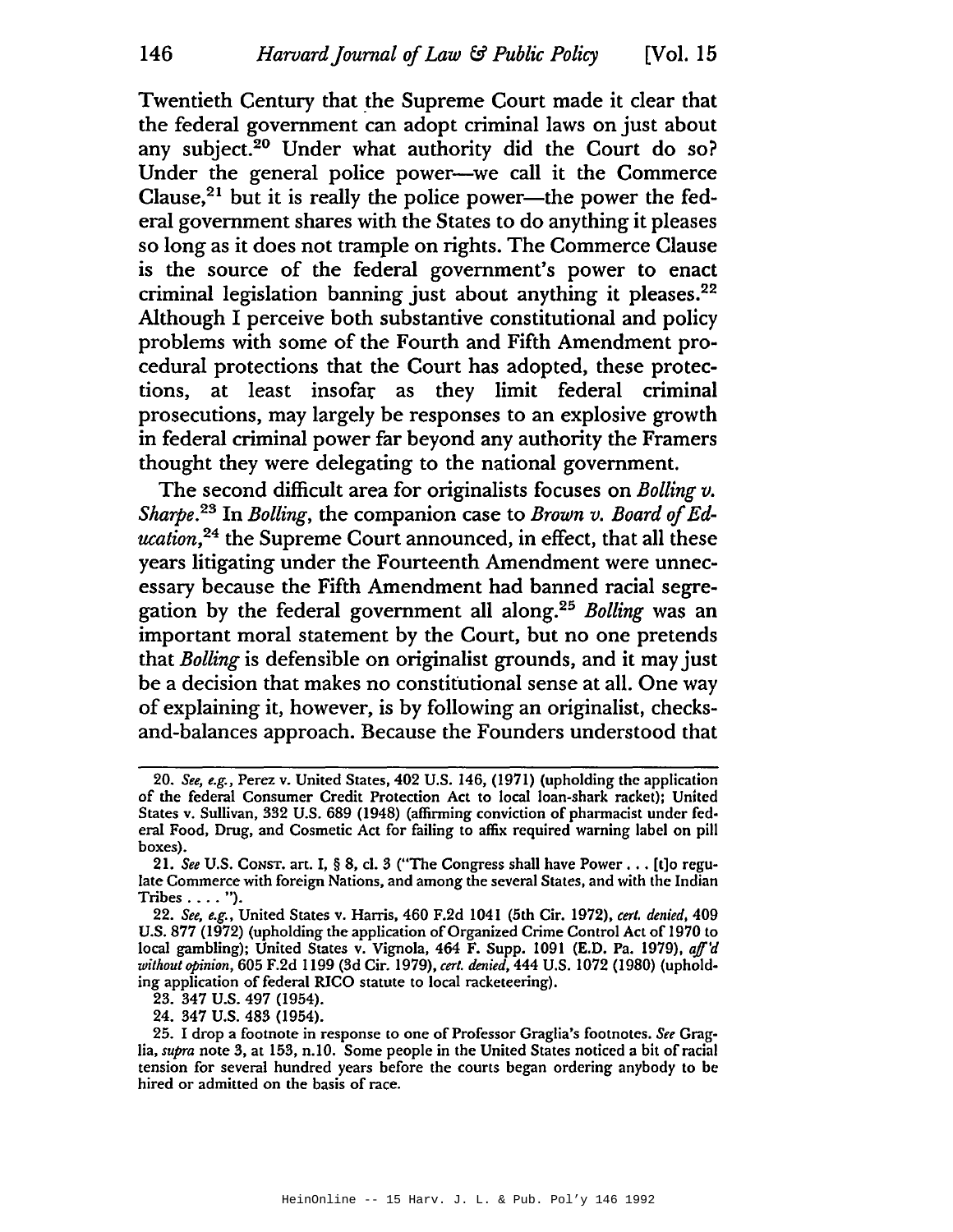the States possessed a general police power and the federal government did not, one could plausibly say, and correctly so, that the States were presumed to have much greater freedom of action than the federal government. *Bolling* can then be understood in the following sense: If*Brown* was correctly decided, it limits the power of the States to treat their citizens in a certain way. To restore the original understanding of a federal government oflimited and delegated powers, we must then put at least as much restriction on the federal government as we have just put on the States. That is one way of explaining it. It may not sound very good, and perhaps one cannot write ajudicial opinion that way. I amjust trying to tell a story about what might have occurred.

I do not belabor these examples in order to claim that this argument is correct. My argument does not rest on whether one agrees with any of these decisions. I only suggest that the originalists' problem when confronting the Bill of Rights is more complex than simply ascertaining a clause's original "meaning." The original vision of the balance of power between the federal government and the citizens who delegated authority to the federal government through the States has already been corrupted. One might nevertheless insist on limiting the Bill of Rights to the rights designed to protect people against a small federal government, but that would surely upset the balance from what the Framers expected the Bill to be.

If the courts are up to what I suggest, that, too, is originalism. One may like it or one may dislike it, but it is really the same animal.